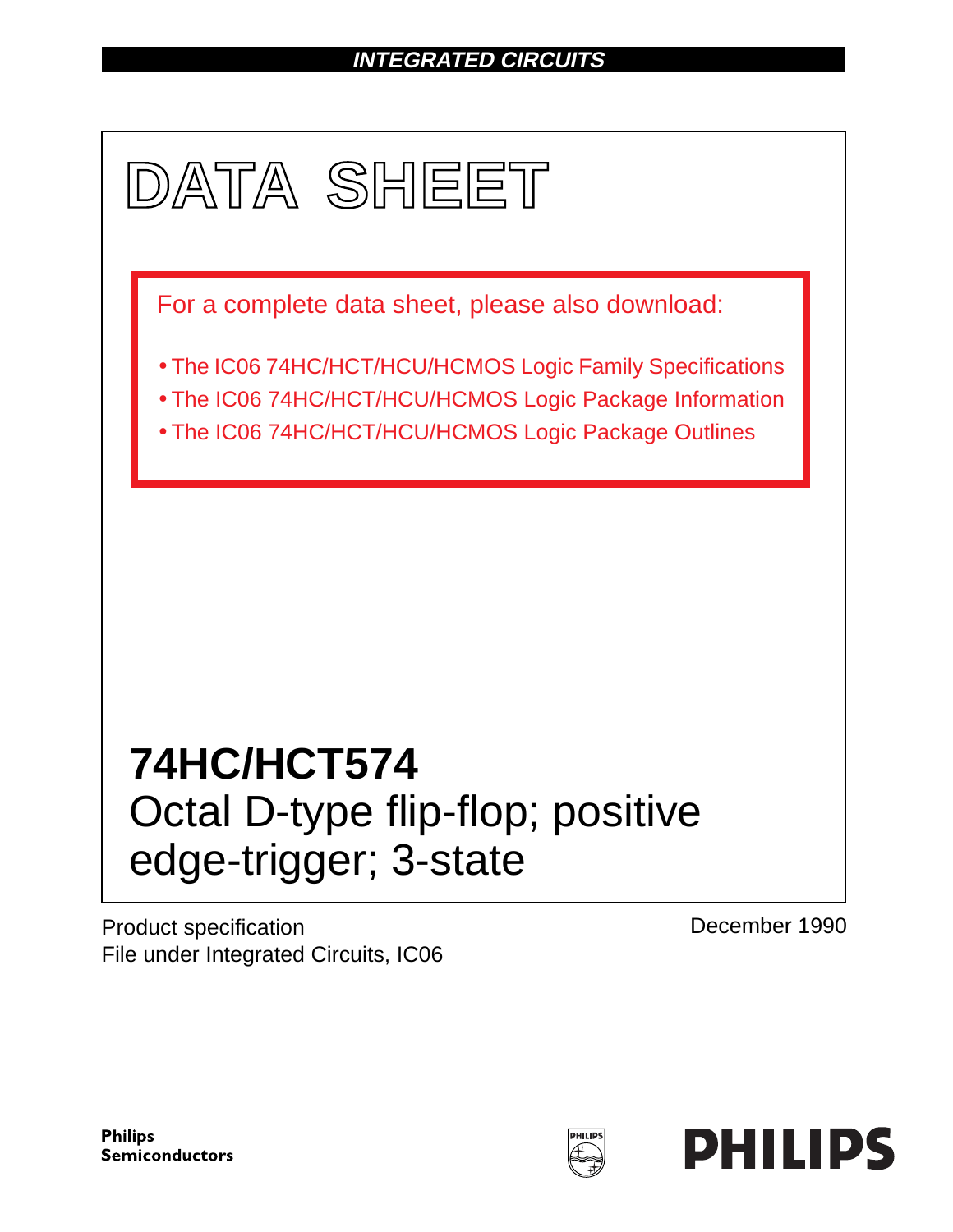# **Octal D-type flip-flop; positive edge-trigger; 3-state 74HC/HCT574**

### **FEATURES**

- 3-state non-inverting outputs for bus oriented applications
- 8-bit positive edge-triggered register
- Common 3-state output enable input
- Independent register and 3-state buffer operation
- Output capability: bus driver
- I<sub>CC</sub> category: MSI

### **GENERAL DESCRIPTION**

The 74HC/HCT574 are high-speed Si-gate CMOS devices and are pin compatible with low power Schottky TTL (LSTTL). They are specified in compliance with JEDEC standard no. 7A.

The 74HC/HCT574 are octal D-type flip-flops featuring separate D-type inputs for each flip-flop and non-inverting 3-state outputs for bus oriented applications. A clock (CP) and an output enable  $(\overline{OE})$  input are common to all flip-flops.

The 8 flip-flops will store the state of their individual D-inputs that meet the set-up and hold time requirements on the LOW-to-HIGH CP transition. When OE is LOW, the contents of the 8 flip-flops are available at the outputs.

When  $\overline{OE}$  is HIGH, the outputs go to the high impedance OFF-state. Operation of the OE input does not affect the state of the flip-flops.

The "574" is functionally identical to the "564", but has non-inverting outputs.

The "574" is functionally identical to the "374", but has a different pinning.

### **QUICK REFERENCE DATA**

GND = 0 V;  $T_{amb}$  = 25 °C;  $t_r = t_f = 6$  ns

| <b>SYMBOL</b>                     | <b>PARAMETER</b>                            | <b>CONDITIONS</b>             | <b>TYPICAL</b> | <b>UNIT</b> |            |
|-----------------------------------|---------------------------------------------|-------------------------------|----------------|-------------|------------|
|                                   |                                             |                               | НC             | <b>HCT</b>  |            |
| t <sub>PHL</sub> t <sub>PLH</sub> | propagation delay CP to $Q_n$               | $C_1 = 15$ pF; $V_{CC} = 5$ V | 14             | 15          | ns         |
| <sup>I</sup> max                  | maximum clock frequency                     |                               | 123            | 76          | <b>MHz</b> |
| $C_1$                             | input capacitance                           |                               | 3.5            | 3.5         | pF         |
| $C_{PD}$                          | power dissipation capacitance per flip-flop | notes 1 and 2                 | 22             | 25          | pF         |

#### **Notes**

1. C<sub>PD</sub> is used to determine the dynamic power dissipation ( $P_D$  in  $\mu W$ ):

 $P_D = C_{PD} \times V_{CC}^2 \times f_i + \sum (C_1 \times V_{CC}^2 \times f_o)$  where:

 $f_i$  = input frequency in MHz

 $f<sub>o</sub>$  = output frequency in MHz

 $\Sigma$  (C<sub>L</sub> × V<sub>CC</sub><sup>2</sup> × f<sub>o</sub>) = sum of outputs

 $C_L$  = output load capacitance in pF

- $V_{CC}$  = supply voltage in V
- 2. For HC the condition is  $V_1$  = GND to  $V_{CC}$ For HCT the condition is  $V_1$  = GND to  $V_{CC}$  – 1.5 V

### **ORDERING INFORMATION**

See "74HC/HCT/HCU/HCMOS Logic Package Information".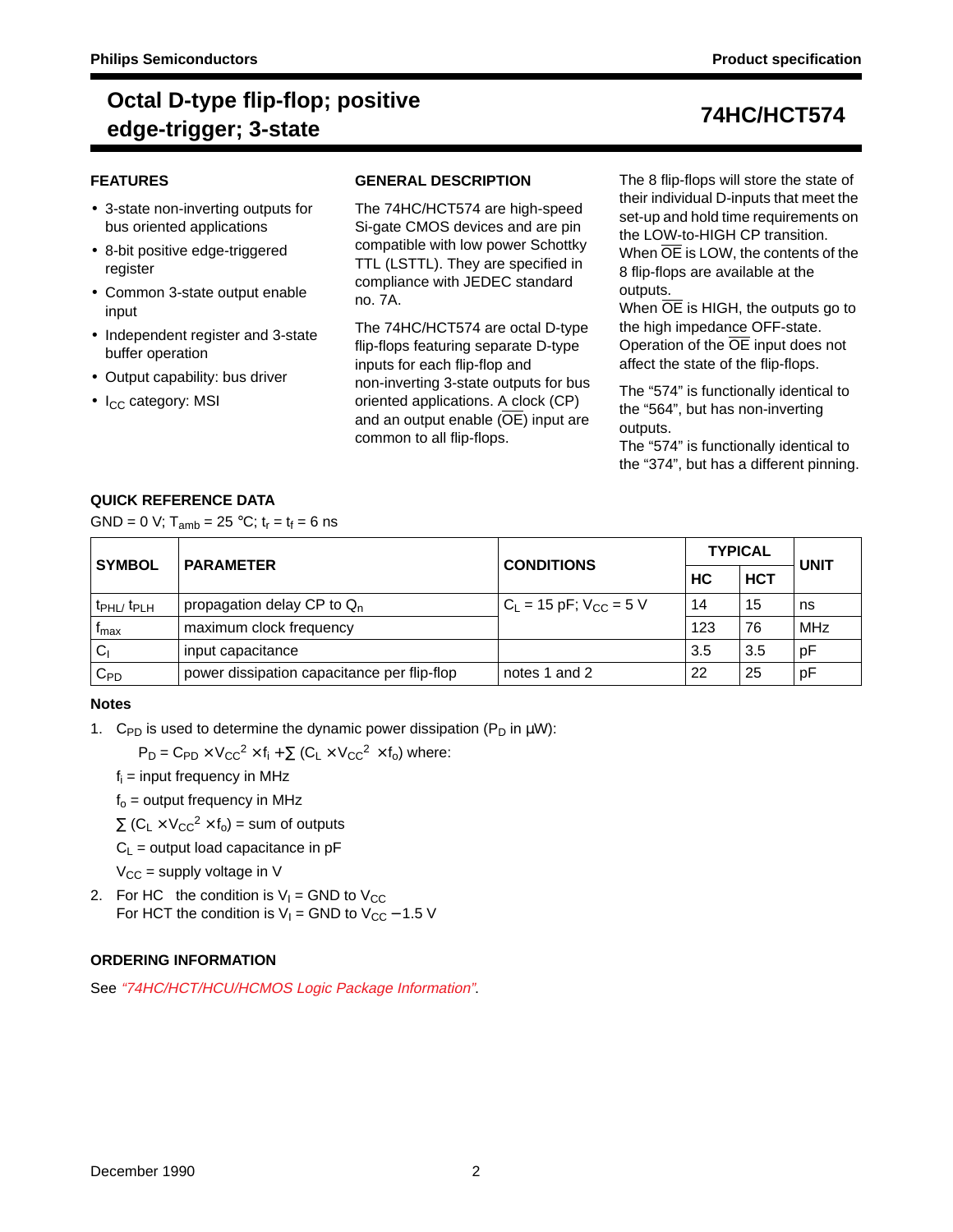## **PIN DESCRIPTION**

| PIN NO.                        | <b>SYMBOL</b>  | <b>NAME AND FUNCTION</b>                  |  |  |  |  |  |  |
|--------------------------------|----------------|-------------------------------------------|--|--|--|--|--|--|
|                                | <b>OE</b>      | 3-state output enable input (active LOW)  |  |  |  |  |  |  |
| 2, 3, 4, 5, 6, 7, 8, 9         | $D_0$ to $D_7$ | data inputs                               |  |  |  |  |  |  |
| 10                             | <b>GND</b>     | ground $(0 V)$                            |  |  |  |  |  |  |
| 11                             | CP             | clock input (LOW-to-HIGH, edge-triggered) |  |  |  |  |  |  |
| 19, 18, 17, 16, 15, 14, 13, 12 | $Q_0$ to $Q_7$ | 3-state flip-flop outputs                 |  |  |  |  |  |  |
| 20                             | $V_{\rm CC}$   | positive supply voltage                   |  |  |  |  |  |  |

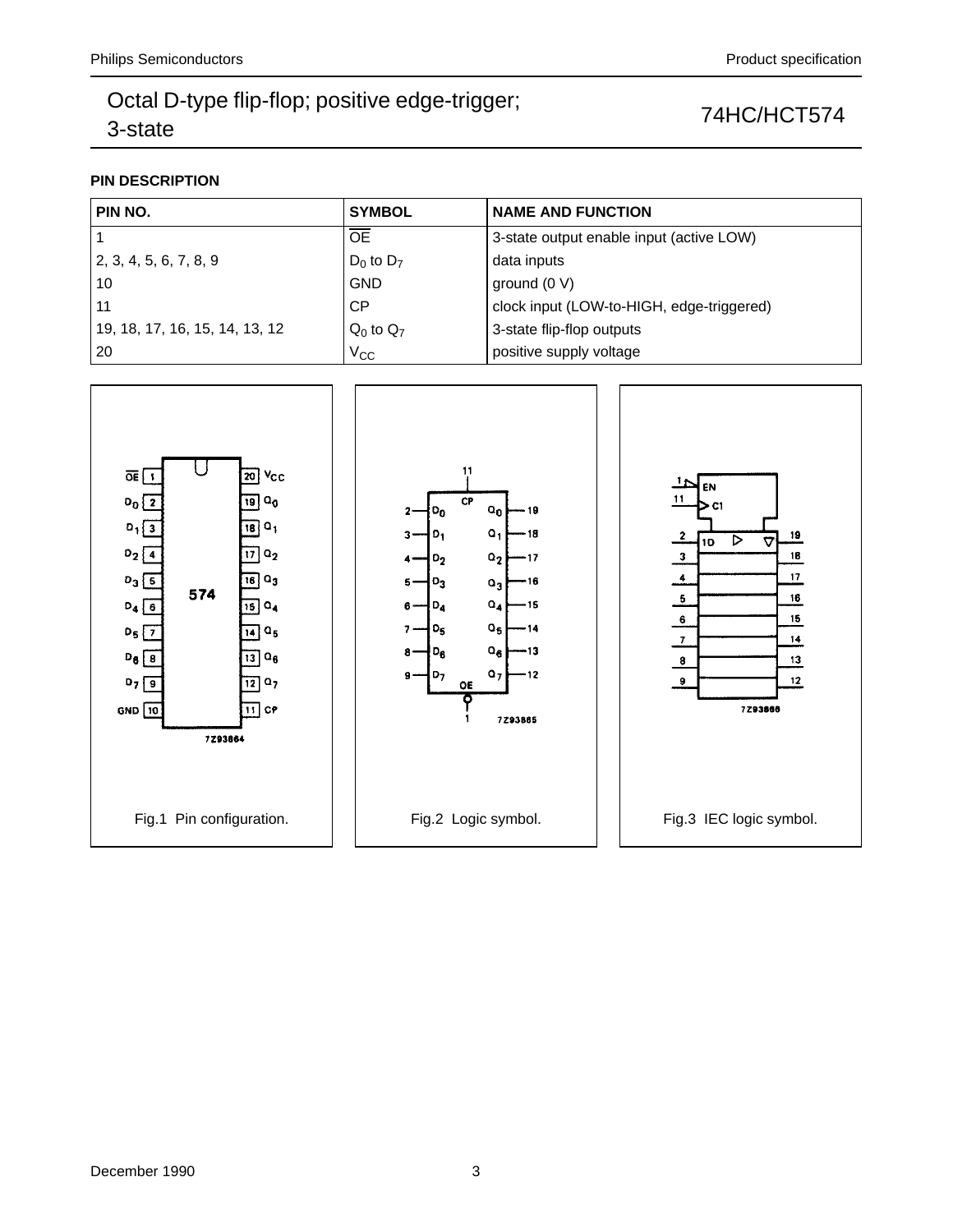

## **FUNCTION TABLE**

| <b>OPERATING</b>  |           | <b>INPUTS</b> |                | <b>INTERNAL</b>   | <b>OUTPUTS</b> |  |  |
|-------------------|-----------|---------------|----------------|-------------------|----------------|--|--|
| <b>MODES</b>      | <b>OE</b> | СP            | D <sub>n</sub> | <b>FLIP-FLOPS</b> | $Q_0$ to $Q_7$ |  |  |
| load and read     |           |               |                |                   |                |  |  |
| register          |           |               |                |                   |                |  |  |
| load register and | н         |               |                |                   |                |  |  |
| disable outputs   | н         |               |                |                   |                |  |  |

#### **Notes**

1.  $H = HIGH$  voltage level

h = HIGH voltage level one set-up time prior to the LOW-to-HIGH CP transition

L = LOW voltage level

l = LOW voltage level on set-up time prior to the LOW-to-HIGH CP transition

- Z = HIGH impedance OFF-state
- $\hat{\Gamma}$  = LOW-to-HIGH clock transition

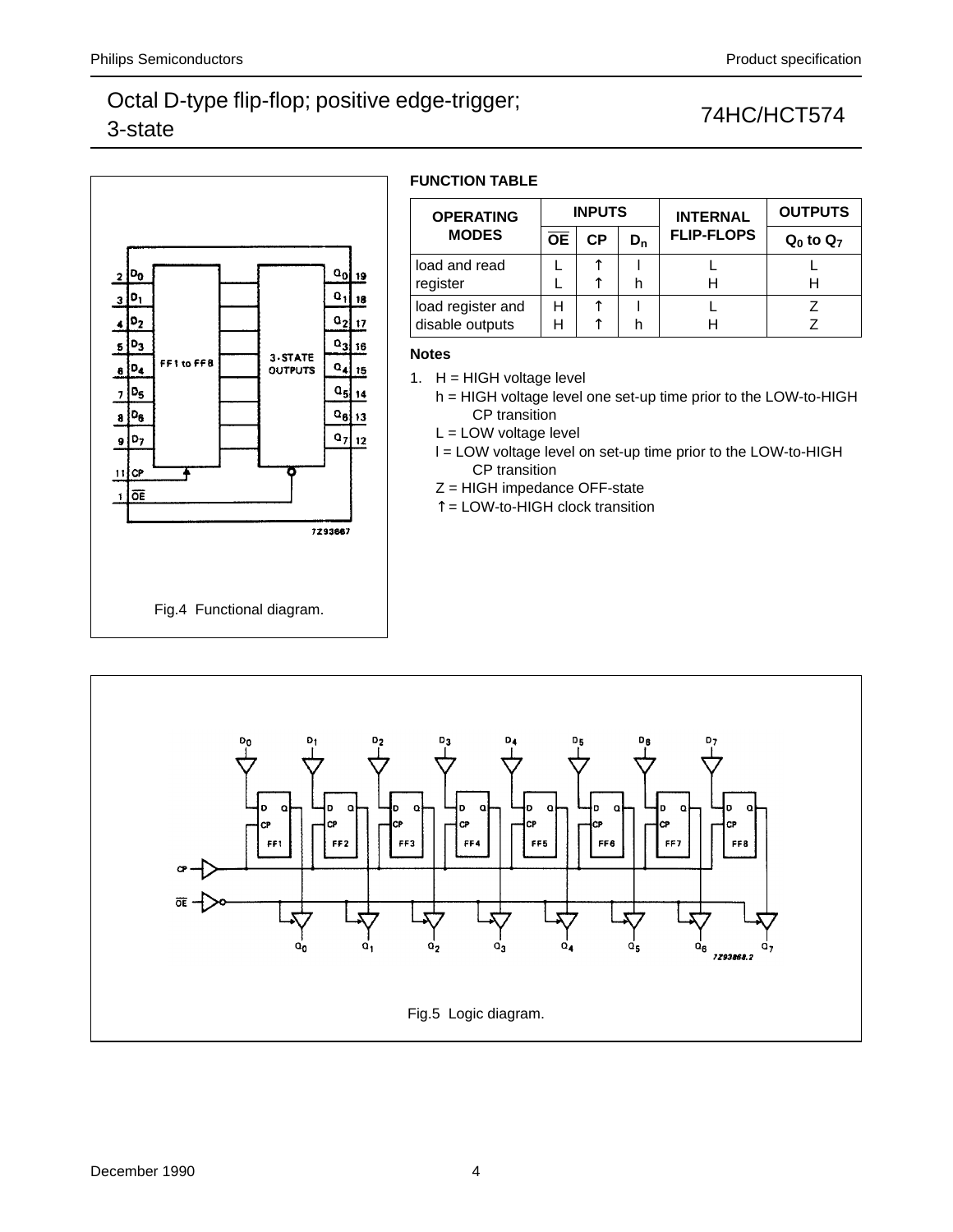## **DC CHARACTERISTICS FOR 74HC**

For the DC characteristics see "74HC/HCT/HCU/HCMOS Logic Family Specifications".

Output capability: bus driver I<sub>CC</sub> category: MSI

## **AC CHARACTERISTICS FOR 74HC**

GND = 0 V;  $t_r = t_f = 6$  ns;  $C_L = 50$  pF

|                                           | <b>PARAMETER</b>                                        |                 |                                                    |                 | $T_{amb}$ (°C)        |                 | <b>TEST CONDITIONS</b> |                 |             |                   |                  |
|-------------------------------------------|---------------------------------------------------------|-----------------|----------------------------------------------------|-----------------|-----------------------|-----------------|------------------------|-----------------|-------------|-------------------|------------------|
|                                           |                                                         | 74HC            |                                                    |                 |                       |                 |                        |                 |             |                   |                  |
| <b>SYMBOL</b>                             |                                                         | $+25$           |                                                    |                 | $-40$ to $+85$        |                 | $-40$ to $+125$        |                 | <b>UNIT</b> | $V_{CC}$<br>(V)   | <b>WAVEFORMS</b> |
|                                           |                                                         | min.            | typ.                                               | max.            | min.                  | max.            | min.                   | max.            |             |                   |                  |
| t <sub>PHL</sub> / t <sub>PLH</sub>       | propagation delay<br>$CP$ to $Q_n$                      |                 | 47<br>17<br>14                                     | 150<br>30<br>26 |                       | 190<br>35<br>33 |                        | 225<br>45<br>38 | ns          | 2.0<br>4.5<br>6.0 | Fig.6            |
| t <sub>PZH</sub> / t <sub>PZL</sub>       | 3-state output enable<br>time $\overline{OE}$ to $Q_n$  |                 | 44<br>16<br>13                                     | 140<br>28<br>24 |                       | 175<br>35<br>30 |                        | 210<br>42<br>36 | ns          | 2.0<br>4.5<br>6.0 | Fig.7            |
| t <sub>PHZ</sub> /t <sub>PLZ</sub>        | 3-state output disable<br>time $\overline{OE}$ to $Q_n$ |                 | 39<br>14<br>11                                     | 125<br>25<br>21 |                       | 155<br>31<br>26 |                        | 190<br>38<br>32 | ns          | 2.0<br>4.5<br>6.0 | Fig.7            |
| $t$ <sub>THL</sub> $/$ $t$ <sub>TLH</sub> | output transition time                                  |                 | 14<br>5<br>4                                       | 60<br>12<br>10  |                       | 75<br>15<br>13  |                        | 90<br>18<br>15  | ns          | 2.0<br>4.5<br>6.0 | Fig.6            |
| $t_{W}$                                   | clock pulse width<br><b>HIGH or LOW</b>                 | 80<br>16<br>14  | 14<br>5<br>4                                       |                 | 100<br>20<br>17       |                 | 120<br>24<br>20        |                 | ns          | 2.0<br>4.5<br>6.0 | Fig.6            |
| $t_{\rm su}$                              | set-up time<br>$D_n$ to CP                              | 60<br>12<br>10  | $6\phantom{1}$<br>$\overline{2}$<br>$\overline{c}$ |                 | 75<br>15<br>13        |                 | 90<br>18<br>15         |                 | ns          | 2.0<br>4.5<br>6.0 | Fig.8            |
| t <sub>h</sub>                            | hold time<br>$D_n$ to $CP$                              | 5<br>5<br>5     | $\mathbf 0$<br>0<br>$\Omega$                       |                 | $\mathbf 5$<br>5<br>5 |                 | 5<br>5<br>5            |                 | ns          | 2.0<br>4.5<br>6.0 | Fig.8            |
| $f_{\text{max}}$                          | maximum clock pulse<br>frequency                        | 6.0<br>30<br>35 | 37<br>112<br>133                                   |                 | 4.8<br>24<br>28       |                 | 4.0<br>20<br>24        |                 | <b>MHz</b>  | 2.0<br>4.5<br>6.0 | Fig.6            |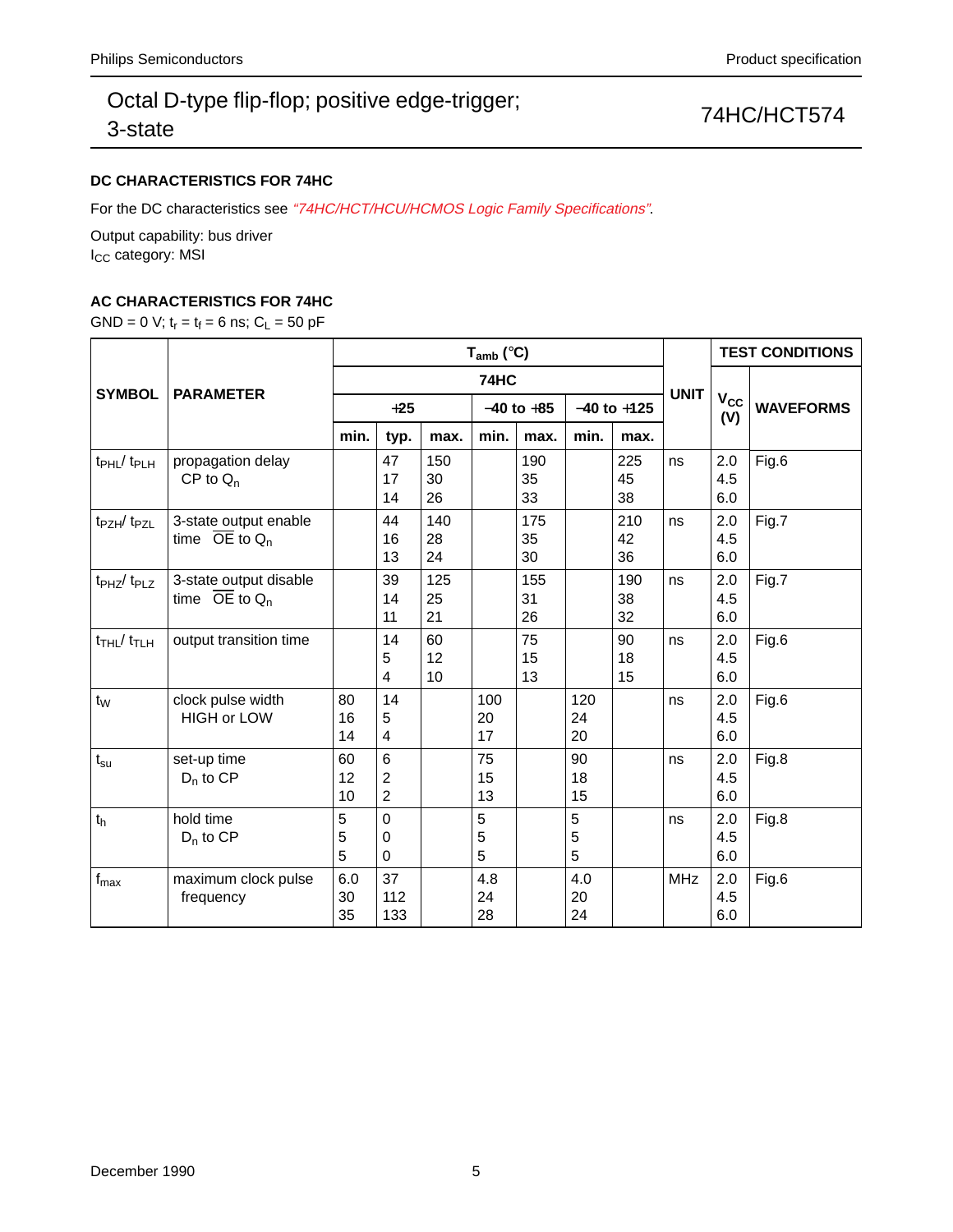### **DC CHARACTERISTICS FOR 74HCT**

For the DC characteristics see "74HC/HCT/HCU/HCMOS Logic Family Specifications".

Output capability: bus driver I<sub>CC</sub> category: MSI

#### **Note to HCT types**

The value of additional quiescent supply current ( $\Delta I_{CC}$ ) for a unit load of 1 is given in the family specifications. To determine ∆I<sub>CC</sub> per input, multiply this value by the unit load coefficient shown in the table below.

| <b>INPUT</b>    | UNIT LOAD COEFFICIENT |
|-----------------|-----------------------|
|                 | 0.5                   |
| $\overline{OE}$ | 1.25                  |
| СP              | 1.5                   |

### **AC CHARACTERISTICS FOR 74HCT**

GND = 0 V;  $t_r = t_f = 6$  ns;  $C_L = 50$  pF

|                                        | <b>PARAMETER</b>                                       | $T_{amb}$ (°C) |                |      |                |      |                 |      |             | <b>TEST CONDITIONS</b> |                  |
|----------------------------------------|--------------------------------------------------------|----------------|----------------|------|----------------|------|-----------------|------|-------------|------------------------|------------------|
| <b>SYMBOL</b>                          |                                                        |                |                |      | 74HCT          |      |                 |      |             |                        |                  |
|                                        |                                                        | $+25$          |                |      | $-40$ to $+85$ |      | $-40$ to $+125$ |      | <b>UNIT</b> | $V_{\rm CC}$<br>(V)    | <b>WAVEFORMS</b> |
|                                        |                                                        | min.           | typ.           | max. | min.           | max. | min.            | max. |             |                        |                  |
| $t_{\rm PHL}$ / $t_{\rm PLH}$          | propagation delay<br>$CP$ to $Q_n$                     |                | 18             | 33   |                | 41   |                 | 50   | ns          | 4.5                    | Fig.6            |
| t <sub>PZH</sub> /t <sub>PZL</sub>     | 3-state output enable<br>time $\overline{OE}$ to $Q_n$ |                | 19             | 33   |                | 41   |                 | 50   | ns          | 4.5                    | Fig.7            |
| t <sub>PHZ</sub> /t <sub>PLZ</sub>     | 3-state output disable<br>time OE to $Q_n$             |                | 16             | 28   |                | 35   |                 | 42   | ns          | 4.5                    | Fig.7            |
| $t$ <sub>THL</sub> $/t$ <sub>TLH</sub> | output transition time                                 |                | 5              | 12   |                | 15   |                 | 18   | ns          | 4.5                    | Fig.6            |
| $t_{W}$                                | clock pulse width<br><b>HIGH or LOW</b>                | 16             | $\overline{7}$ |      | 20             |      | 24              |      | ns          | 4.5                    | Fig.6            |
| $t_{\rm su}$                           | set-up time<br>$D_n$ to $CP$                           | 12             | 3              |      | 15             |      | 18              |      | ns          | 4.5                    | Fig.8            |
| $t_h$                                  | hold time<br>$D_n$ to $CP$                             | 5              | $-1$           |      | 5              |      | 5               |      | ns          | 4.5                    | Fig.8            |
| $f_{\text{max}}$                       | maximum clock pulse<br>frequency                       | 30             | 69             |      | 24             |      | 20              |      | <b>MHz</b>  | 4.5                    | Fig.6            |